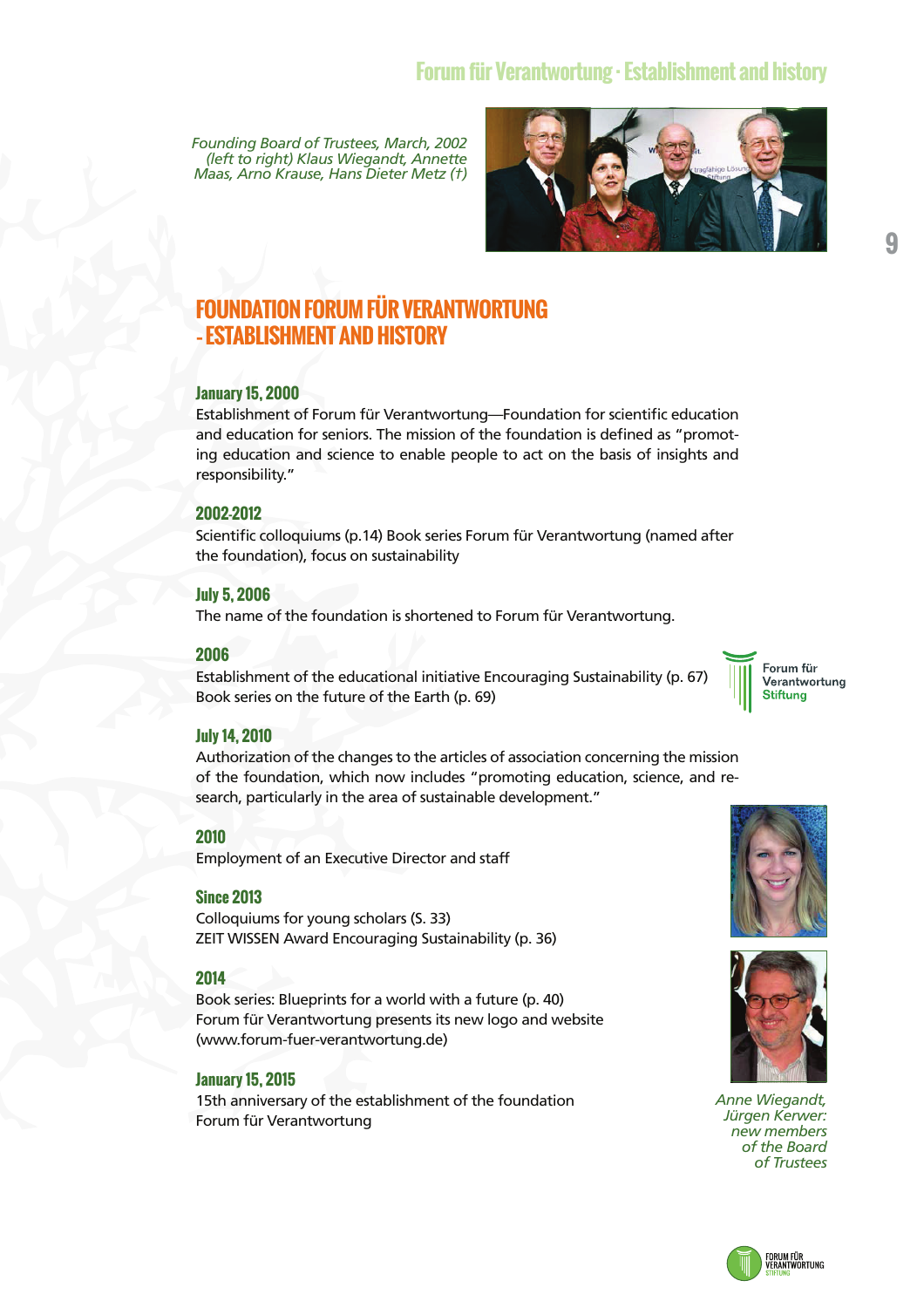# **Forum für Verantwortung · Organization and contact**



*Pestelstraße 2, Saarbrücken, Germany*



### **ORGANIZATION AND CONTACT**

**Postal address and address for visitors:** 

Forum für Verantwortung

Pestelstraße 2

**Klaus Wiegandt Founder and CEO**  info@forum-fuer-verantwortung.de

**Board of Trustees:**  Arno Krause, Saarbrücken (Chairman of the Board of Trustees) Jürgen Kerwer, Wiesbaden (since 2014) Annette Maas, Saarbrücken Hans Dieter Metz († 2013) Anne Wiegandt, Darmstadt

66119 Saarbrücken, Germany Phone +49 681 5880188-0 Fax +49 681 5880188-88 info@forum-fuer-verantwortung.de www.forum-fuer-verantwortung.de **Headquarters of the foundation:** 

Am alten Berg 25 64342 Seeheim-Jugenheim, Germany

**Dr. Hannes Petrischak Executive Director**  petrischak@forum-fuer-verantwortung.de **Birgit Hamm Office Manager**  Phone +49 681 5880188-0 b.hamm@asko-europa-stiftung.de

**Petra Lauermann Scientific Officer** 

Phone +49 681 5880188-82

**Annette Maas Scientific Officer**  Phone +49 681 6880188-83 maas@forum-fuer-verantwortung.de

**Anne Marschner Public Relations**  Phone +49 8142 6551779 marschner@forum-fuer-verantwortung.de **Simone Petrischak** 

lauermann@forum-fuer-verantwortung.de

**Coordination/Organization**  Phone +49 681 5880188-84 s.petrischak@forum-fuer-verantwortung.de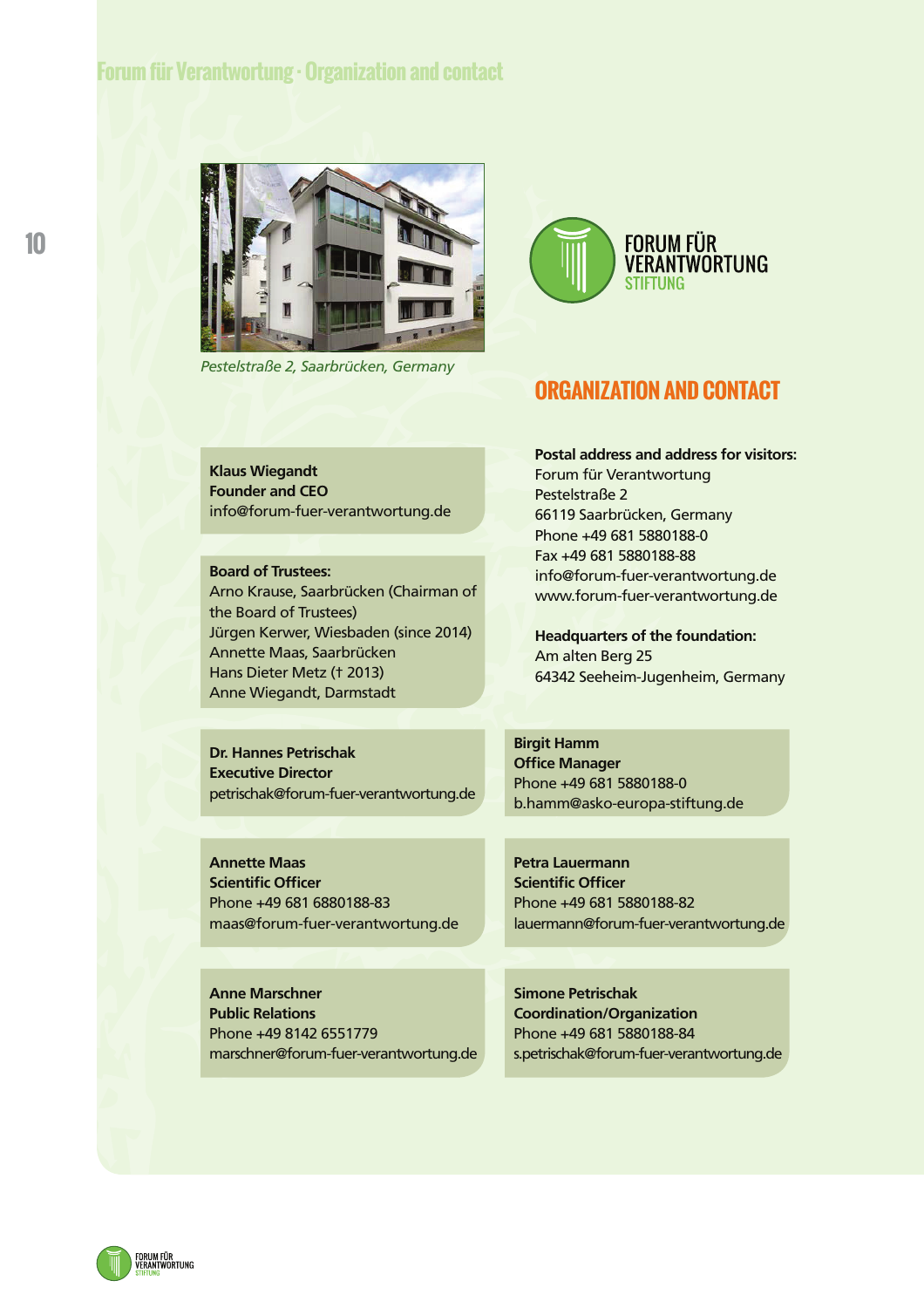**11**

# **KLAUS WIEGANDT'S TEAM**

**Birgit Hamm** is a trained draftsperson. Following almost 20 years in the construction industry, she took a position with ASKO EUROPA-STIFTUNG in 2007 doing secretarial and organizational work as well as IT support and was also involved with the initiative Encouraging Sustainability in this capacity. In 2012, she joined Forum für Verantwortung as Office Manager.

**Petra Lauermann (M.A.)** studied education, information science, and developmental psychology. She has been a Scientific Officer with the educational initiative Encouraging Sustainability since 2008. She coordinates educational projects, for example conducting seminars for schools and non-school partners, and is the contact for networks, cooperation partners, and educational institutions.

**Annette Maas, M.A. (F)** studied history, Romance studies, and philosophy in Germany and France. Following many years of scientific activities in academia, she has been active in various functions in relation to foundations since 1997. Ms. Maas is a founding member of the Board of Trustees of the foundation Forum für Verantwortung and has been responsible for colloquiums, book series, the Board of Trustees, and the Association of Friends of the Foundation from the beginning. She has had a lectureship on foundations (historically oriented cultural sciences) at Saarland University since 2009.

**Anne Marschner** has a B.A. in tourism management and marketing and completed an advanced training course as a PR consultant (DAPR) in 2008. She worked in marketing for the Swiss airline SWISS from 2001 to 2005 and has been responsible for public relations for the Partners for Europe network (http://www.partner-fuer-europa.de/index.php/en/) since 2005. Her responsibilities also include coordinating and organizing events as well as supporting project work for the educational initiative Encouraging Sustainability.

**Simone Petrischak** completed an integrated degree program in business administration in Kiel, earning the degree of Diplom (FH) in 2002. From 1997 to 2006, she worked for a major industrial corporation in Kiel. In addition, she was active in the Kieler Planetarium association and conducted numerous public events in the Planetarium/Mediendom of the University of Applied Sciences Kiel. She has been responsible for organization and coordination, in particular preparing events, at the foundation Forum für Verantwortung since early 2012.



### **Dr. Hannes Petrischak**

**Hannes Petrischak** has served as Executive Director of the foundation Forum für Verantwortung since 2010. His work is devoted to sustainable development in various event formats, which are usually highly interdisciplinary. Following studies in biology in Kiel, he completed his doctorate on butterflies in the Costa Rican rainforest in 2003. He developed and presented numerous events at the planetarium/Mediendom in Kiel through 2006. During a distance learning university program on "Environment and

education" at the University of Rostock, education for sustainable development became one of his main focal areas. In 2006, he joined ASKO EUROPA-STIFTUNG, initially as Project Director of the initiative Encouraging Sustainability. His lectures, lectureships, and publications are devoted particularly to the Earth system and to biological diversity.



*At times, Privatdozent Dr. Dirk Solte was employed as a Research Fellow, and Ms. Christina Dmitrenko as a Secretary. We also thank Ms. Barbara Dony (ASKO EUROPA-STIFTUNG) for her reliable support in the areas of bookkeeping and personnel.* 

*Annette Maas, Klaus Wiegandt, Dr. Hannes Petrischak, Simone Petrischak, Birgit Hamm, Anne Marschner (left to right). Petra Lauermann is not shown (see p. 51).* 

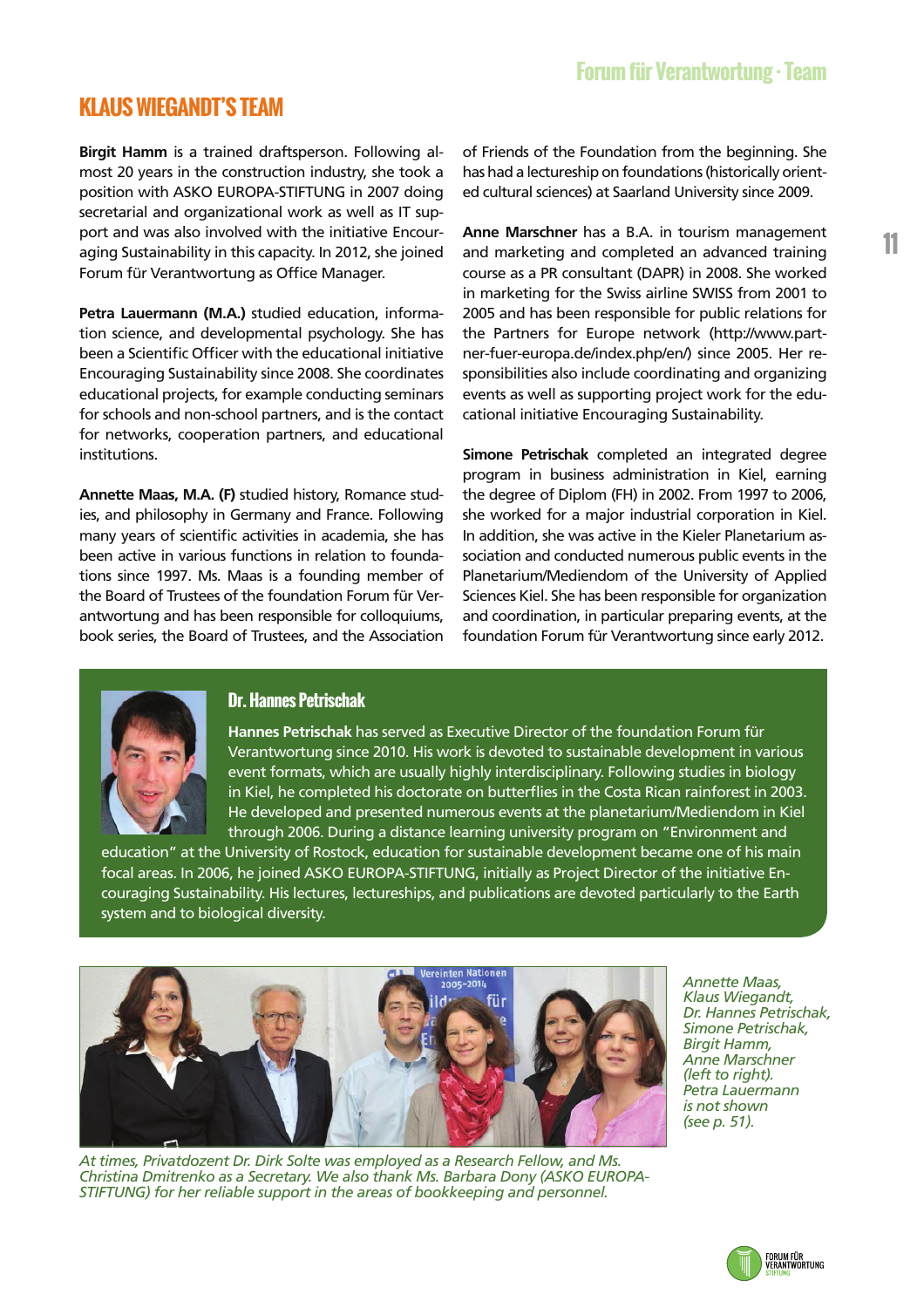# **AMBASSADORS FOR SUSTAINABLE DEVELOPMENT: ASSOCIATION OF FRIENDS OF THE FOUNDATION**

In 2011, the foundation Forum für Verantwortung established the Association of Friends of the Foundation. Its goal is to recruit supporters who are willing to take a stand in society as ambassadors for sustainable development and simultaneously promote the activities of the not-for-profit foundation through an annual gift.

"*Above all, I am seeking active as well as former business executives who would like to make a contribution to a discourse on sustainability in our society. Members who would like to take an active role are welcome, as are members who do not have the time to take on additional commitments—but who do not want to 'invest' in a start-up.*" (Klaus Wiegandt)

"*Humankind has become the strongest force shaping planet Earth, which is why we bear special responsibility for our actions. Through our lifestyles and our production processes, we make decisions about the natural foundations on which our lives and the lives of future generations depend.*" (Dr. Hannes Petrischak)

#### **The members of the Association of Friends receive**

- $\blacksquare$  information about the activities of the foundation on a continual basis
- advance invitations to planned events
- $\blacksquare$  the opportunity to participate in special events for members
- $\blacksquare$  the annual report on the use of funds
- **a** as well as all of the foundation's publications.

The annual contribution is 5,000 euros per member, and it is tax-deductible. The additional funds raised through the Association of Friends finance seminars on sustainability for doctoral candidates, students, and journalists that are offered free of charge. The foundation also uses funds from the Association of Friends to continue a book series dealing with concrete blueprints for the future as well as for research projects that do not receive government funding.

The annual meeting of the Association of Friends is a venue for intensive exchange about the substance of the foundation's work. Lectures by scientists introduce the various topics related to sustainability.

2015 = 2014 = 2013 = 2012 = 2011 = 2010 - - - - 2009 - - - - 2008 - - - - 2006 - - - - 2005 - - - - - 2004 - - - - 2003 - - - - 2002